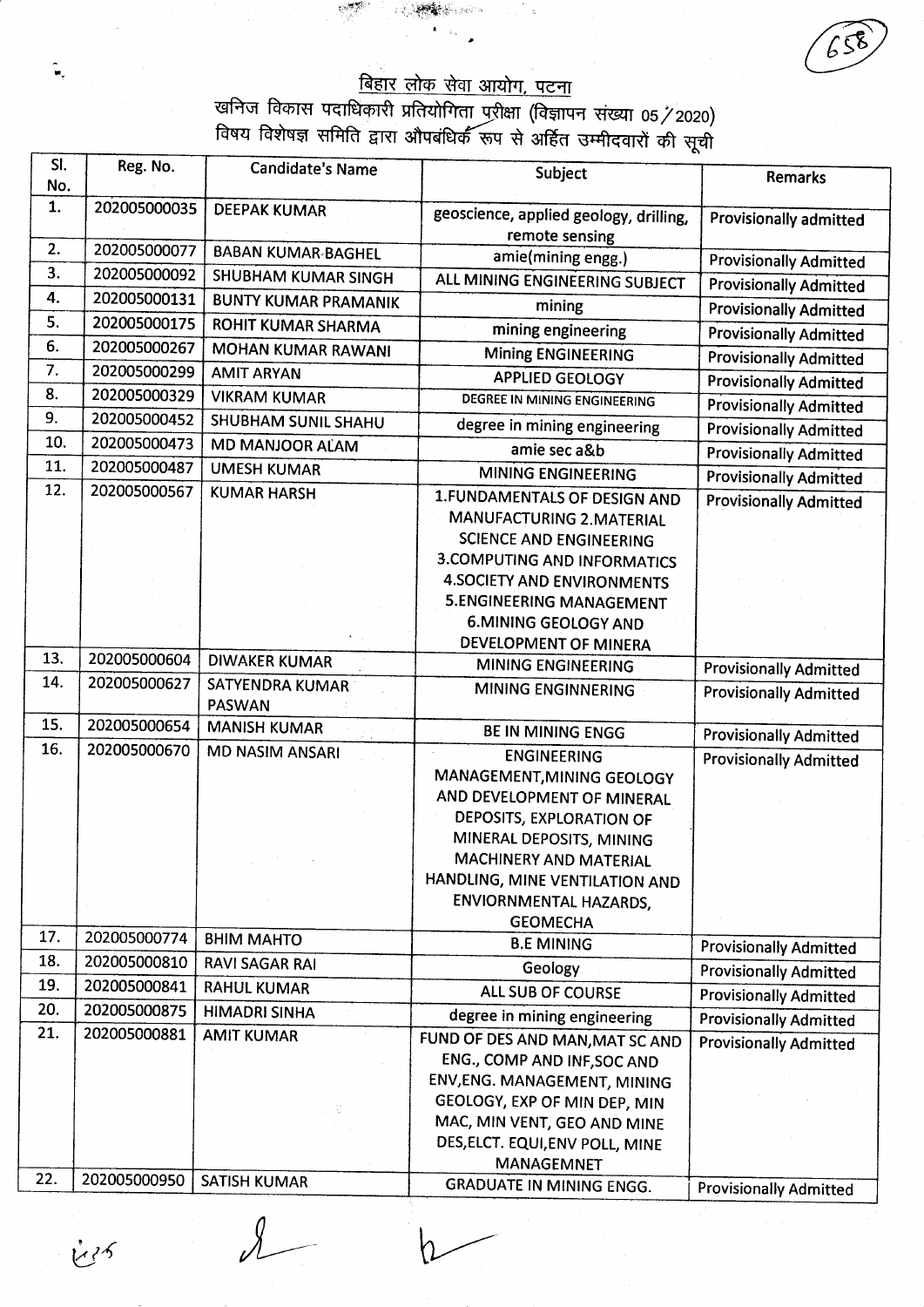| 23. | 202005000966 | PRAMOD KUMAR CHAUHAN        | <b>MINING ENGG</b>                                     | <b>Provisionally Admitted</b> |
|-----|--------------|-----------------------------|--------------------------------------------------------|-------------------------------|
| 24. | 202005000975 | <b>RAJEEV RANJAN</b>        | <b>MINING ENGG</b>                                     | <b>Provisionally Admitted</b> |
| 25. | 202005000988 | PRADEEP KUMAR SINGH         | <b>MINING ENGINEERING</b>                              | <b>Provisionally Admitted</b> |
| 26. | 202005001011 | <b>DEEPAK PATHAK</b>        | <b>MINING</b>                                          | <b>Provisionally Admitted</b> |
| 27. | 202005001165 | RAVI KUMAR SWARNAKAR        | <b>ENGINEERING</b>                                     | <b>Provisionally Admitted</b> |
|     |              |                             | <b>GEOLOGY</b><br>MAnAGEMENT, MINING                   |                               |
|     |              |                             | AND DEVELOPMENT OF<br><b>MINERAL</b>                   |                               |
|     |              |                             | DEPOSITS.EXPLOITATION<br>ΟF                            |                               |
|     |              |                             | DEPOSITS, MINING<br><b>MINERAL</b>                     |                               |
|     |              |                             | <b>AND</b><br><b>MATERIAL</b><br><b>MACHINERY</b>      |                               |
|     |              |                             | HANDLING, MINE VENTILATION AND<br><b>ENVIRONMENTAL</b> |                               |
|     |              |                             | HAZARDS, GEOMECHANIC                                   |                               |
| 28. | 202005001175 | <b>SUBHASH KUMAR PANDEY</b> | engg mgt, mine geology, mine                           | <b>Provisionally Admitted</b> |
|     |              |                             | machinary, mine ventillation,                          |                               |
|     |              |                             | geomachanics and design, pollution                     |                               |
|     |              |                             | and its control, mine legislation,                     |                               |
|     |              |                             | project & lab                                          |                               |
| 29. | 202005001340 | <b>SANDIP KUMAR SINGH</b>   | 11                                                     | <b>Provisionally Admitted</b> |
| 30. | 202005001731 | PULPUL JHA                  | mine tech, environment engg, mine                      | <b>Provisionally Admitted</b> |
|     |              |                             | machinery, surveying, mmls, safety                     |                               |
|     |              |                             | engg                                                   |                               |
| 31. | 202005001734 | <b>SHIV SHANKAR PAUL</b>    | min.engg                                               | <b>Provisionally Admitted</b> |
| 32. | 202005001981 | <b>RISHABH RANJAN</b>       | mining engineering                                     | <b>Provisionally Admitted</b> |
| 33. | 202005002005 | <b>RAVI KANT KUMAR</b>      | <b>ENGINEERING</b>                                     | <b>Provisionally Admitted</b> |
|     |              |                             | MANAGEMENT, MINING GEOLOGY                             |                               |
|     |              |                             | AND DEVELOPMENT OF MINERAL                             |                               |
|     |              |                             | DEPOSITS, EXPLORATION OF<br>MINERAL DEPOSITS, MINING   |                               |
|     |              |                             | <b>MACHINERY AND MATERIAL</b>                          |                               |
|     |              |                             | HANDLING, MINE VENTILATION AND                         |                               |
|     |              |                             | ENVIORNMENTAL HAZARDS,                                 |                               |
|     |              |                             | <b>GEOMECHA</b>                                        |                               |
| 34. | 202005002066 | RAVINDRA NATH SINGH         | degree in mining engg                                  | <b>Provisionally Admitted</b> |
| 35. | 202005002409 | <b>VISHWAJEET</b>           | b. tech in mining engineering                          | Provisionally admitted        |
|     |              |                             |                                                        |                               |
| 36. | 202005002517 | UTTAM KUMAR RAWANI          | Em, mgdmd, emd, mmmh, mveh,                            | <b>Provisionally Admitted</b> |
|     |              |                             | gmd, epcm, eeim, mml, po, le                           |                               |

उपर्युक्त<br>निर्णय लेने हे<mark>तु</mark> अभ्यर्थियों के पात्रता के संबंध में संबंधित प्रमाण पत्र/कागजातों की विधिवत जाँच/सत्यापन के पश्चात् अंतिम आयोग स्वतंत्र रहेगा।

 $\mathbf{h}$ 

.<br>فلمبر<br>ماريخ

उप\सचिव,<br>उप\सचिव,<br>क्र सेव्ग ~

बिहार लोक सेवा आयोग, पटना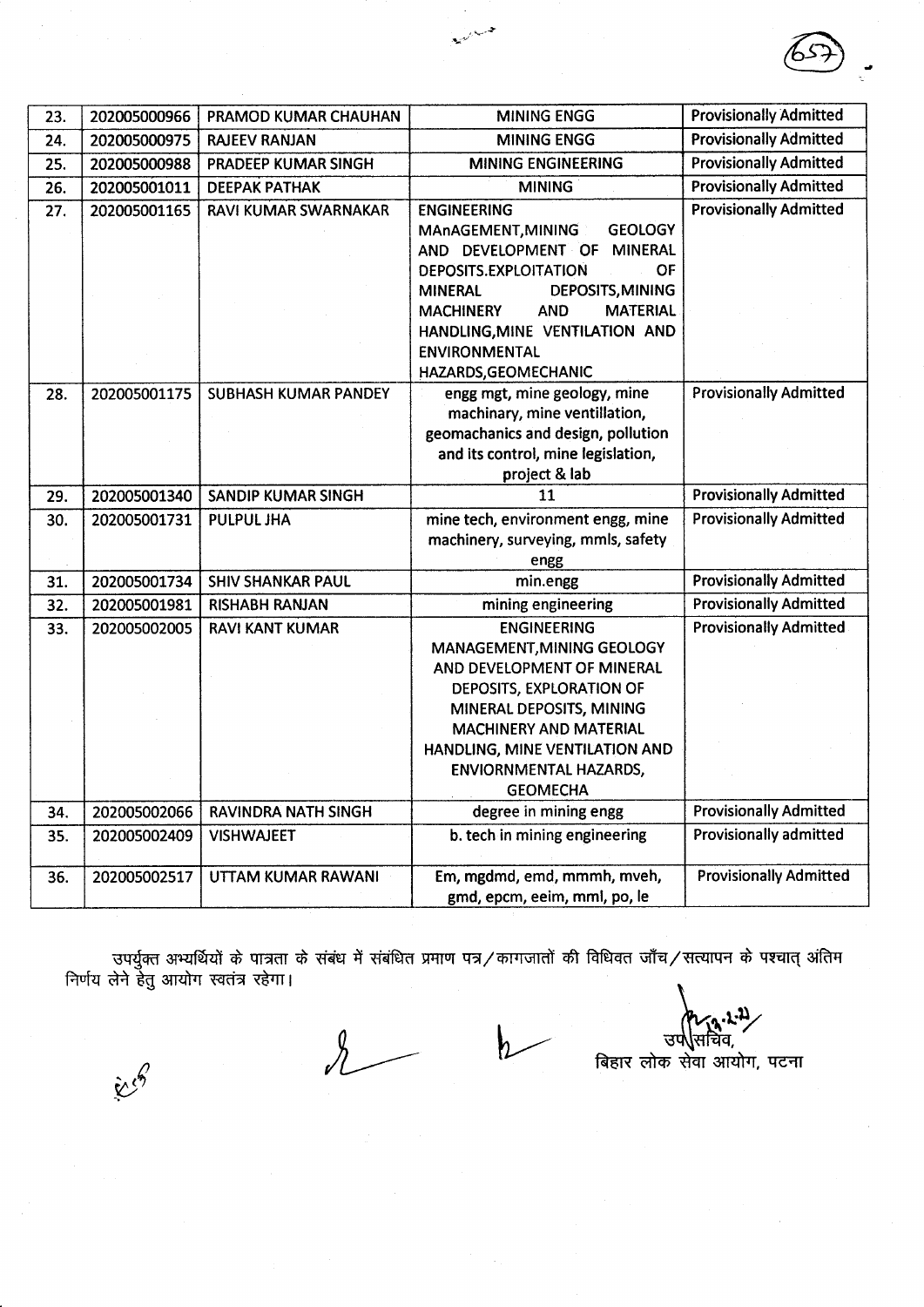## <u>बिहार लोक सेवा आयोग, पटना</u>

 $\rightarrow$   $\infty$ 

@

Y

 $65$ 

## खनिज विकास पदाधिकारी प्रतियोगिता परीक्षा (विज्ञापन संख्या 05/2020)

निम्नांकित उम्मीदवार जिनके द्वारा हार्ड कॉपी के साथ शैक्षणिक प्रमाण प्रत्र संलग्न नहीं किया गया है, को उनके ऑनलाईन आवेदन में की गई प्रविष्टि के आधार पर औपबंधिक रूप से अर्हित (Provisionally Admitted) की श्रेणी में रखा गया<br>है :--

| SI. | Reg. No.     | <b>Candidate's Name</b>                | Subject                                        | <b>Remarks</b>                |
|-----|--------------|----------------------------------------|------------------------------------------------|-------------------------------|
| No. |              |                                        |                                                |                               |
| 1.  | 202005000047 | <b>ABHISHEK KUAMR</b><br><b>THAKUR</b> | MINING ENGINEERING                             | Provisionally Admitted        |
| 2.  | 202005000096 | <b>RAMAN KUMAR PANDEY</b>              | m. sc(tech) geology                            | <b>Provisionally Admitted</b> |
| 3.  | 202005000097 | <b>RISHIKESH KUMAR</b>                 | <b>MINING ENGINEERING</b>                      | <b>Provisionally Admitted</b> |
| 4.  | 202005000135 | <b>VIVEK KUMAR</b>                     | mining                                         | <b>Provisionally Admitted</b> |
| 5.  | 202005000221 | PREM RANJAN SINGH                      | mining                                         | <b>Provisionally Admitted</b> |
| 6.  | 202005000289 | <b>JAYCHAND JAIN</b>                   | geology                                        | <b>Provisionally Admitted</b> |
| 7.  | 202005000445 | <b>MUKESH KUMAR</b>                    | <b>B-TECH(MINING ENGINEERING)</b>              | <b>Provisionally Admitted</b> |
| 8.  | 202005000454 | <b>RAVINDRA KUMAR</b>                  | <b>GEOLOGY</b>                                 | <b>Provisionally Admitted</b> |
| 9.  | 202005000471 | <b>MANOJ KUMAR</b>                     | <b>MINNING</b>                                 | <b>Provisionally Admitted</b> |
| 10. | 202005000588 | PRIYANKA KUMARI                        | <b>GEOLOGY</b>                                 | <b>Provisionally Admitted</b> |
| 11. | 202005000632 | <b>MUMTAJ ANSARI</b>                   | m.sc.geology                                   | <b>Provisionally Admitted</b> |
| 12. | 202005000673 | <b>SHRIHARI PANI</b>                   | mininh                                         | <b>Provisionally Admitted</b> |
| 13. | 202005000769 | <b>SHADAB AHMAD</b>                    | <b>APPLIED GEOLOGY</b>                         | <b>Provisionally Admitted</b> |
| 14. | 202005000850 | <b>ANTULE ANMOL</b>                    | Geology                                        | <b>Provisionally Admitted</b> |
| 15. | 202005000888 | RITENDRA KUMAR                         | <b>ALL SUBJECT</b>                             | <b>Provisionally Admitted</b> |
| 16. | 202005000916 | POOJA TIWARI                           | geology                                        | <b>Provisionally Admitted</b> |
| 17. | 202005000934 | <b>SUMIT KUMAR</b>                     | Geology                                        | Provisionally Admitted        |
| 18. | 202005000942 | <b>ZAHID KAMAL</b>                     | <b>REMOTE SENSING AND</b>                      | <b>Provisionally Admitted</b> |
|     |              |                                        | GIS, GEOPHYSICS, INTERDISCIPLIN                |                               |
|     |              |                                        | ARY COURSE FROM OTHER                          |                               |
|     |              |                                        | DEPARTMENT, NATURAL                            |                               |
|     |              |                                        | <b>HAZARDS AND DISASTER</b>                    |                               |
|     |              |                                        | MANAGEMENT, PRACTICALS, DSSE<br><b>RTATION</b> |                               |
| 19. | 202005000990 | <b>AMIT KUMAR</b>                      | mining engineering                             | <b>Provisionally Admitted</b> |
| 20. | 202005001053 | SARFRAZ AHMED                          | applied geology                                | <b>Provisionally Admitted</b> |
| 21. | 202005001187 | <b>ADITYA KUMAR</b>                    | geological sciences                            | <b>Provisionally Admitted</b> |
| 22. | 202005001217 | <b>SUNIL KUMAR</b>                     | applied geology                                | Provisionally Admitted        |
| 23. | 202005001267 | <b>GANESH MISHRA</b>                   | <b>GEOLOGY</b>                                 | Provisionally Admitted        |
| 24. | 202005001282 | <b>DEBASISH NATH</b>                   | <b>BTECH. IN MINING ENGINEERING</b>            | <b>Provisionally Admitted</b> |
| 25. | 202005001285 | <b>DANISH ANSAR</b>                    | mining engineering                             | <b>Provisionally Admitted</b> |
| 26. | 202005001287 | <b>CHINMAYA BEHERA</b>                 | MINING ENGINEEIRNG (B.TECH)                    | <b>Provisionally Admitted</b> |
| 27. | 202005001293 | <b>ANJALI RAJPUT</b>                   | applied geology                                | <b>Provisionally Admitted</b> |
| 28. | 202005001351 | SABA IMAM                              | Geology                                        | <b>Provisionally Admitted</b> |
| 29. | 202005001524 | <b>RAKESH KUMAR</b>                    | <b>MINERAL EXPLORATION</b>                     | <b>Provisionally Admitted</b> |
| 30. | 202005001576 | <b>SATYAM KUMAR</b>                    | <b>B.TECH IN MECHANICAL</b>                    | <b>Provisionally Admitted</b> |
|     |              |                                        | <b>ENGINEERING</b>                             |                               |
| 31. | 202005001624 | <b>VIMAL PATEL</b>                     | <b>GEOLOGY</b>                                 | <b>Provisionally Admitted</b> |
| 32. | 202005001871 | <b>MR RITESH KUMAR</b>                 | mining engineering                             | <b>Provisionally Admitted</b> |